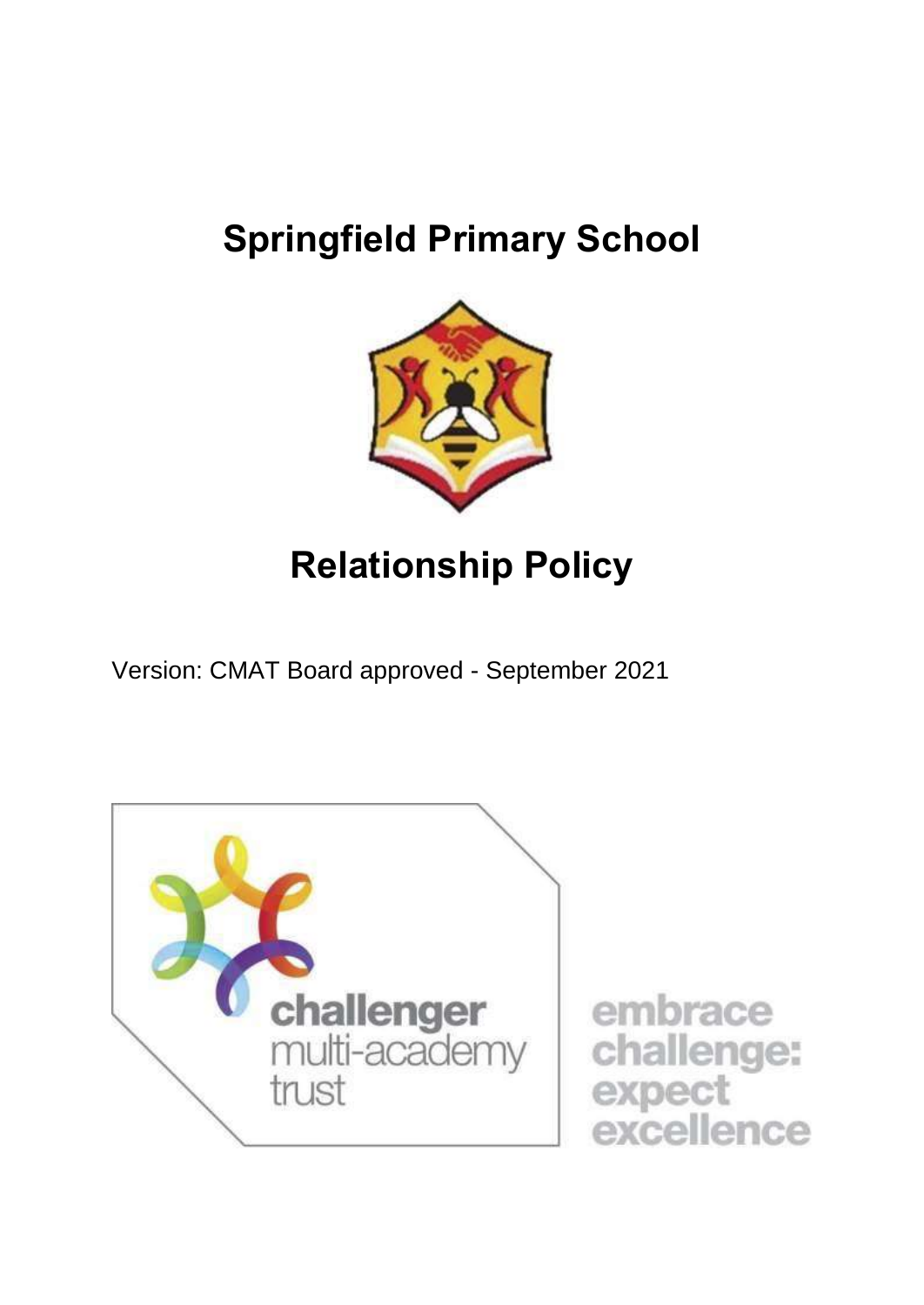## **Rational**

Springfield Primary aspires to ensure that all members of the community feel safe, secure and valued at school. To make certain this happens, as well as teaching the National Curriculum; we feel that it is important to teach all members of the community to work, play and behave alongside each other. This will lead to a community based on mutual respect and trust where we can live and work together in a supportive way. All members of the community need to be aware of issues of right and wrong, fairness and justice and tolerance. This is to be achieved through restorative practices and conversations.

## **Aims**

Springfield Primary aims to:

- Create a community of self discipline and of acceptance, where we all take responsibility for our actions.
- Promote the highest standards of behaviour amongst all members of the community.
- Celebrate successes and good behaviour, and where behaviour is inappropriate, to challenge that behaviour positively through the restorative approach and language. This will ensure that the community accepts responsibility for mistakes and failures.
- Make sure that rewards and sanctions are fairly and consistently applied throughout the school.
- Encourage positive relationships. Where a relationship has broken down, the restorative approach will be used to repair and rebuild the relationship. This should be applied in a positive manner where previous incidents are not referred to and should focus on the way forward.
- Help the growth of tolerance, empathy and consideration in members of the school community.
- Ensure the safety and well being of all members of the community and the environment in and out of class (including transitioning around the school).
- Be fully inclusive.

## **Rights, responsibilities and beliefs**

We believe that:

- All members have the right to be treated with respect, to be cared for and be happy in school.
- All members of the school community have the right to feel safe at all times.
- We will teach children how to build positive relationships that enable and empower them. If a relationship breaks down, we will support and teach the children how to repair that relationship through the restorative approach.
- Any inappropriate behaviour will be addressed and all parties involved will be given the opportunity to correct the situation.
- All members of the school community have the responsibility to treat others as they wish to be treated.
- All members of the school community will make the most of opportunities given to them.

## **Procedures**

Springfield Primary will encourage positive behaviour by:

● Offering a positive, stimulating and challenging learning environment that motivates children to achieve their full potential.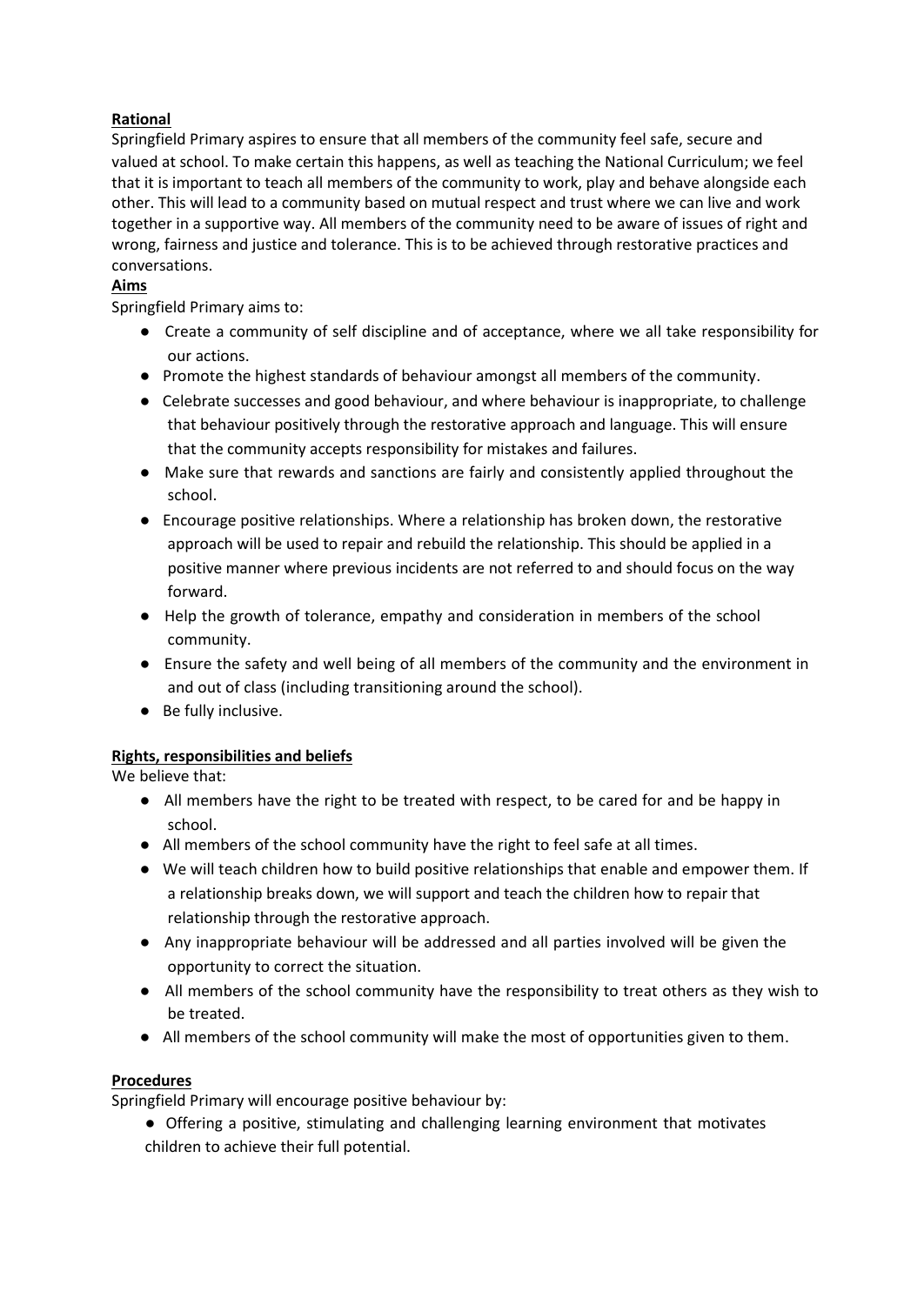- Reinforcing positive behaviours through individual guidance and counselling by using the restorative approach.
- Teaching PSHCE and values in discrete lessons and assemblies.
- Informing parents and carers of success and behavioural problems at the earliest opportunity through Class Dojo, a phone call or a face to face meeting.
- Involving parents fully in measures to recognise behavioural problems and relationship issues and where necessary, how to repair the situation.
- Working with outside agencies to develop techniques to encourage positive behaviour.
- Offering the chance for individuals to have counselling and guidance through the restorative approach to develop, monitor and review behaviour.
- Offering all staff, including support staff, appropriate training to meet the needs of teaching and support staff when they are dealing with behaviour problems

#### **Rewards**

Dojo points to be given out for consistent good work or behaviour, or to acknowledge outstanding effort or acts of kindness in school. These need to be handed out consistently by teachers. Pupils will achieve certificates to show they have achieved different amounts of house points: 30 for bronze, 60 for silver, 100 for gold and 140 for platinum. The top 10 children in each year group at the end of each year will achieve a prize. The top male and female at the end of each year will be rewarded with a trophy or certificate. It is up to the class teacher to write the house certificates out and get them to the house leaders for house assemblies.

House points will be collected by a class representative each week and given to the house coordinator (member of staff). In assembly each week, house point totals will be told to the pupils. This will help to encourage positive behaviour, a sense of belonging and community spirit within the school. At the end of each term, the house with the most points will win a mufti day and at the end of the year, the house with the most points will win the house trophy.

Golden bricks will be given as well. These are for outstanding work and a teacher will only be giving one or two of these a day. Children who receive golden bricks should put their brick in the hall display where their bricks will build a house. When a house team completes a house, they will be given extra free time (such as an extra 15 minute break for the first time, 30 minute for the second time...) Golden bricks will be logged on to Sims through managing children's behaviour and staff will communicate to parents or carers the child's achievement.

A celebration assembly each week will take place to celebrate the children's work and achievements. During this assembly the class teacher will pick one child who has impressed them this week for a certificate. This child will also be invited to a tea party each week.

#### **Sanctions**

We recognise that where individual pupils are engaging in continuing disruptive behaviour, this can be as a result of unmet needs. If such needs are identified, we will do all we can to ensure that the pupil receives appropriate support. We recognise our legal duties under the Equality Act 2010 in respect of pupils with SEN and/or disabilities. Whilst all pupils identified with SEN and/or disabilities are covered under this behaviour policy, we recognise that these pupils often require support which is different from, or in addition to, that required by their peers, in order to take full advantage of the educational opportunities available to all pupils. Adapted approaches will be used for pupils whose SEN and/or disabilities cause them to display challenging behaviour. Parents/carers will be kept informed and given every opportunity to share their perspectives, so together we can ensure the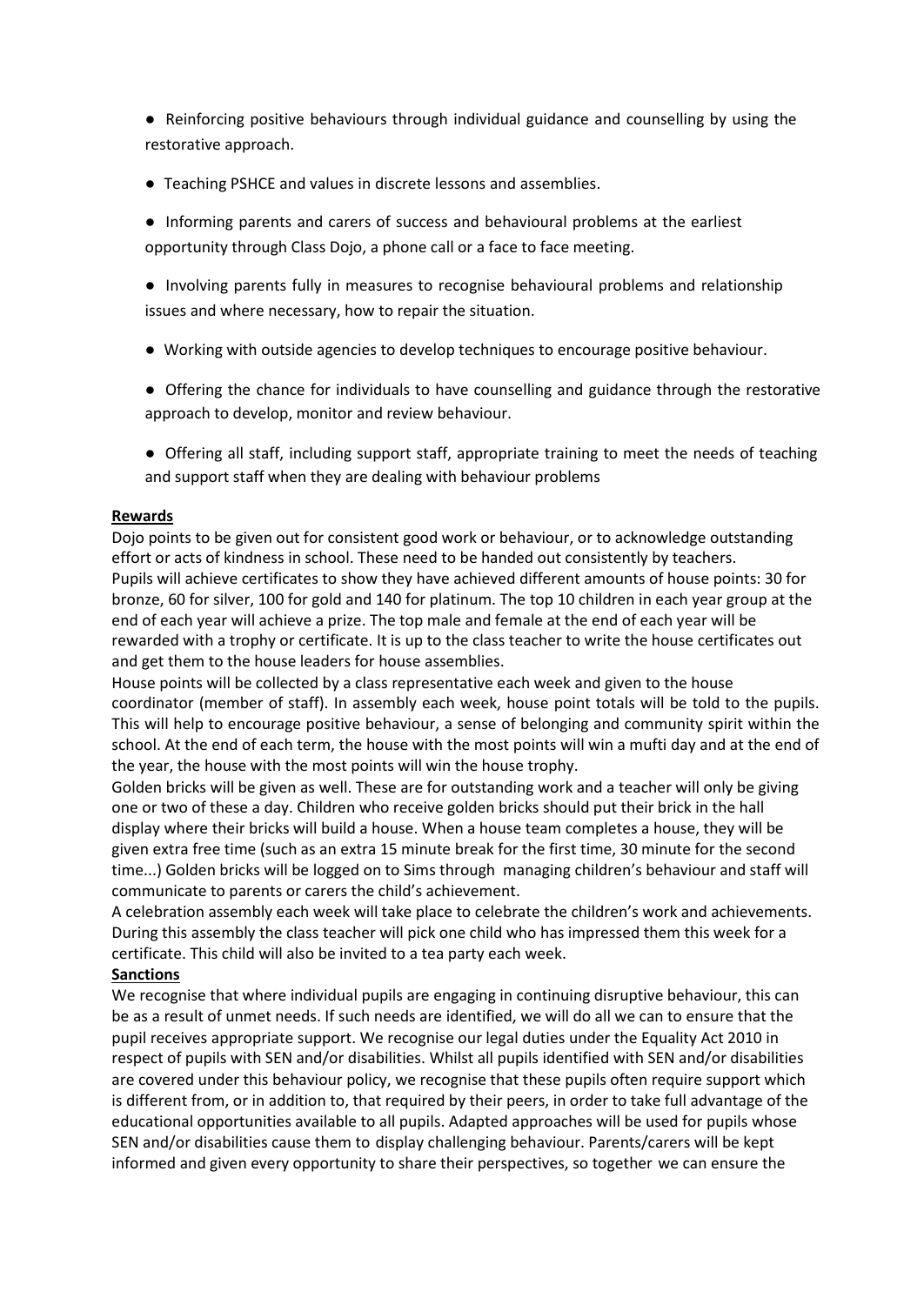best support for the child/children. Advice will be sought from external agencies, where necessary, to assist with putting in place appropriate support strategies, which will be monitored and reviewed. Please read the school's special educational needs policy for more information. Due care will be taken to ensure everyone is kept safe. In the event of a child's challenging behaviour compromising the safety of themselves and others, necessary actions to secure everyone's safety will be put in place.

The restorative approach will be used at all stages, including the use of the restorative approach questions. It is part of the language of teachers and pupils. It encourages children to take responsibility. There will be a focus on rights and British values. It focuses on building positive relationships, learning from mistakes and is fully inclusive. It is based on the idea that we all have the right to feel safe at all times and that this includes staff as well as pupils. At all stages, sanctions are non-judgemental and the approach must centre on the behaviour, not the child. In incidences of low-level disruption (such as speaking out of turn) an informal restorative

conversation should take place.

Although we are an inclusive school, we recognise that a child may sometimes need to be removed from a classroom to calm down. In these incidents, the behaviour team will be called for and the child will come back to class once they have calmed down. After these incidents a restorative conversation will take place between the pupil and the teacher.

In more serious or re-occurring incidences (if a child does not improve their behaviour after a warning), a restorative conversation will take place. Incidents such as these will be logged on Sims (using the behaviour incident form, managing children's behaviour) with the outcome of the restorative conversation logged as well. This will take place as soon as possible, at a suitable time, to prevent impact on children's learning. If an incident takes place between two or more pupils, the incident will be inclusive of all during a restorative session and where appropriate all parents should be contacted before the end of that working day. If an incident takes place at lunch or break, a member of staff will make the class teacher aware using an out of class incident form. These will be handed to the appropriate teacher or in incidences of extreme behaviour, to the Head Teacher. If the behaviour continues, the behaviour will be referred to the Key Stage Leader via a referral form. Here a formal conference will take place with the children's parents or carers, the Key Stage leader and the class teacher involved.

If the behaviour still does not change, then it will be referred to the Deputy Head. Here a behaviour plan will be set up through a formal conference with the child and their parents or carers. Lastly, if the behaviour still does not improve then it will be referred to the Head Teacher. The Head Teacher will meet with the pupil`s parents or carers through a formal conference For extreme behaviours (such as violence, severe damage to property, homophobia, racism or bullying) the Head Teacher will be informed. In these cases, internal isolation will be used where appropriate work is set for the child to do individually. Isolation will take place with correct supervision and in a place away from the school population. Children will take lunch and break away from their peers and be allowed time to use the toilet. There will be a formal conference before and after, a behaviour plan should be set up on re-admittance. This will take place with the Head Teacher, Deputy Head or the Key Stage Leader. Time periods for isolation should be fair and can only be set by the Heads of Key Stage or Deputy Head with agreement from the Head Teacher. Incidents of bullying are taken very seriously at Springfield Primary. We are a telling school and have an anti bullying policy in place to prevent and repair the damage caused by bullying. - See the Anti-Bullying Policy for further details.

Any incidents of racism or homophobia will be recorded and submitted. In these cases, the restorative approach will focus on teaching why this is unacceptable and on repairing the relationship. All incidents of racism or homophobia will be taken to the Head Teacher.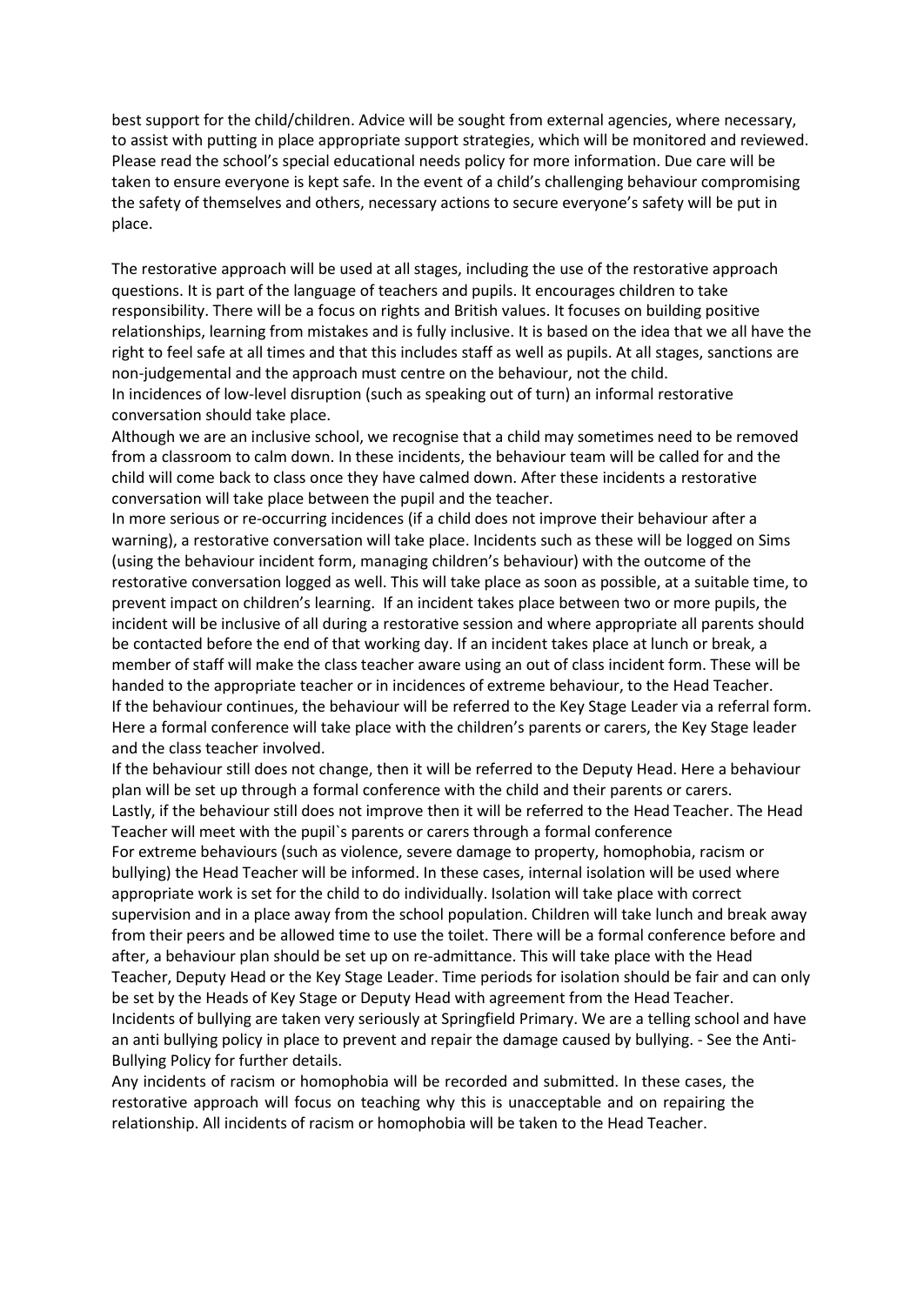#### **Rebuild and Repair**

At each stage, staff need to take time to repair relationships with the pupils, to try to avoid escalation of behaviour. Staff will not refer to previous incidents but try to focus on positive behaviour and the way forward. The restorative approach will be used when necessary to help resolve conflict. At each stage, children will be praised for improving their behaviour.

#### **The Restorative Approach**

At Springfield Primary, everyone involved in an incident are taken through the restorative approach. This can involve anything from an informal conversation (at teacher level) to a formal conference (at Key Stage Leader level and above). All members of the community involved in the incident are taken through the questions in order, therefore creating an understanding of the harm that has been caused to all parties. Facilitators will use the questions set our below.

Before the conversation the facilitator of the meeting will set ground rules, such as allowing each person to have their say without interruption, no shouting, no swearing and no physical violence. The conversation starts by asking the party/parties who caused the harm the following questions one at a time:

- 1. What happened?
- 2. What were you thinking at the time?
- 3. What have your thoughts been since?
- 4. Who has been affected by what you did?
- 5. In what way have they been affected?

Next, the conversation turns to the party/parties that have been harmed and they are asked:

- 1. What happened?
- 2. What were your thoughts at the time?
- 3. What have been your thoughts since?
- 4. How has this affected you and others?
- 5. What has been the hardest thing for you?

Following this, the conversation returns to the party that caused the harm and they are asked:

● What do you think needs to happen next?

Lastly, the harmed party is asked:

● What do you think needs to happen next?

The restorative approach allows all involved to have their say and identify ways in which a relationship can be rebuilt and repaired and how the members involved can move forward. We believe that by giving the pupils the responsibility to discuss their own conflict resolution, the restorative approach gives pupils ownership of the ways to move forward. If pupils decide on the ways to move forward, then they are more likely to abide by the solution. It will also teach the children the skills and practices that they need to resolve and avoid conflict in the future. We recognise that all children are individuals and we are flexible in our approach to addressing negative behaviour. The restorative questions underpin our policy, but we are also able to adapt our approach to behaviour issues to ensure it is suitable to the pupil's age and level of understanding. When working with Early Years Foundation Stage the focus will be on feelings and how they are caused. The use of emotion cards, teacher support and group work will all be used to support them. Children with low levels of emotional maturity or with Special Educational Needs will be supported in recognising how their actions have affected others or how they feel about an incident. This will take place though the use of emotion cards.

Staff will investigate incidences of poor behaviour to determine who was involved. Staff will then use their discretion and knowledge of the pupils to decide who will take part in the restorative approach and the best way to implement the process. If the approach is not successful at the time, we understand we will need to stop the process and come back to it at a later date when the pupils have calmed down and are in the right frame of mind.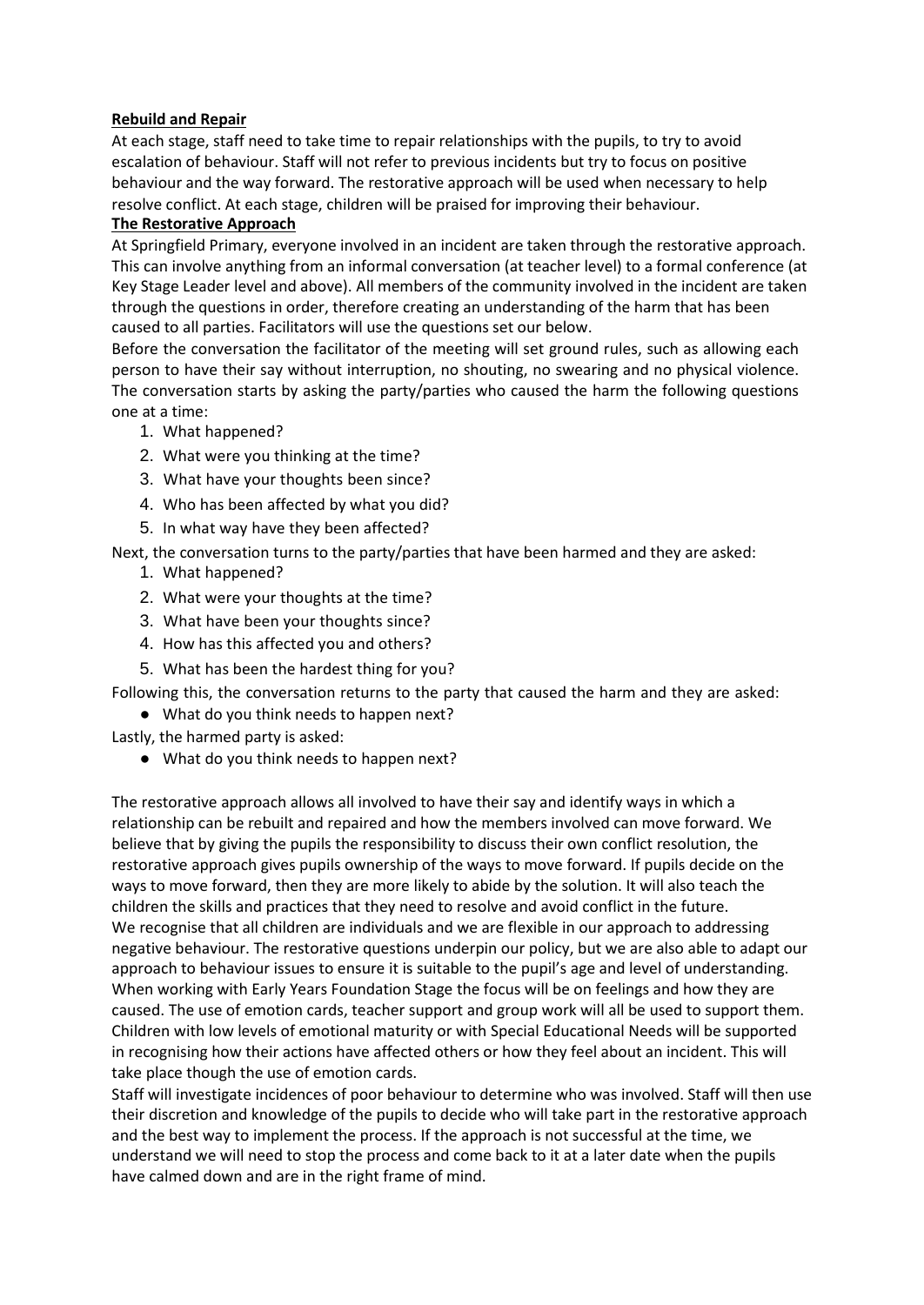## **Strategies for individual pupils**

At Springfield we customise our education to each child, making sure that the National Curriculum is being covered. We recognise that children are individuals and require their own strategies. We will

- Set individual behaviour strategies and targets. These are set in agreement with the pupil, their parents, the teacher and either the Head of Key Stage, the Deputy Head or the Head Teacher. This will be framed in a formal conference.
- Set SMART targets (specific, measurable, achievable, realistic and timed).
- Use positive behaviour cards and behaviour plans to promote positive behaviour.
- Use further support, available through the SENCo and outside agencies.

## **Powers outside of school**

Pupils from Springfield Primary will only be sanctioned for inappropriate behaviours or incidences outside of school in the following circumstances:

- When participating in a school-organised or school related activity.
- In transit to and from the school.
- Whilst wearing the school uniform.
- In any way in which a pupil is identifiable as a pupil of the school.

These are classified as types of behaviour that could adversely affect the reputation of the school. In these situations, the restorative approach will be used with sanctions used proportionately and fairly.

#### **Expectations of teachers**

It is expected that all teachers familiarise themselves and comply with the relationship policy and the procedures (including the restorative approach) within it. This is in line with the relevant Teachers' Standards. Teachers must act in a professional manner at all times and will:

- Create strong and positive relationships with the children.
- Use the restorative approach to rebuild and repair relationships that have been damaged.
- Treat all members of the school community with respect, equality and understanding.
- Refrain from using sarcasm, scathing remarks or belittling any member of the school community.
- Praise, encourage and reward pupils where ever possible.
- Encourage appropriate behaviour rather than rely on sanctions. ●

Apply sanctions and rewards equally and with consistency.

- Be punctual to lessons.
- Use seating plans to promote positive behaviour.
- Make sure that all pupils enter and leave the classroom in an orderly and respectful manner.
- Display good classroom management.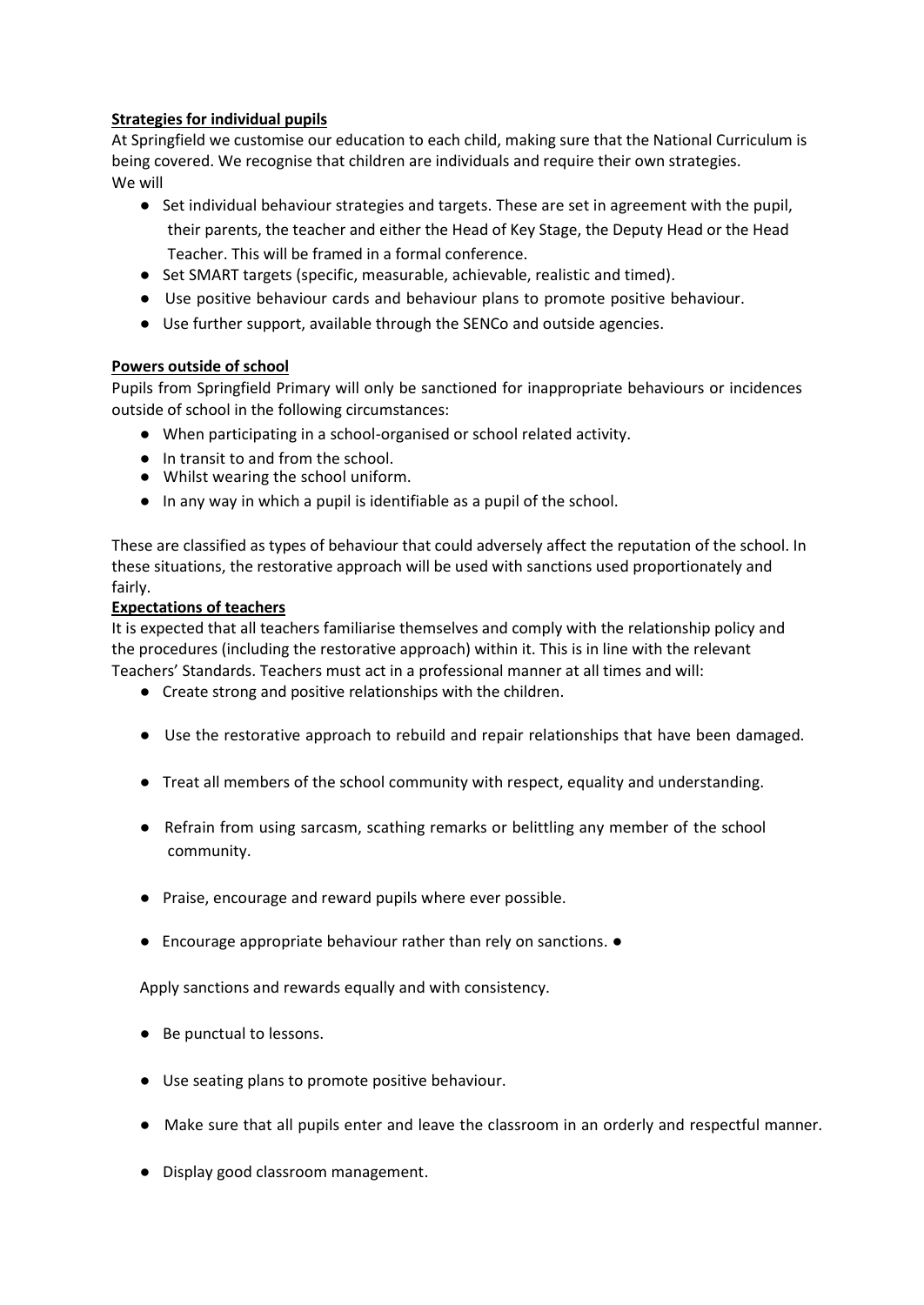- Create a stimulating learning and working environment.
- Use the Sims behaviour log and reports to encourage improvements in behaviour.
- Seek further help and guidance when required from other teachers, Key Stage Leaders, the Deputy Head or the Head Teacher. This is to be regarded as an appropriate strategy rather than an admission of failure.
- Liaise, through the SENCo, with external agencies concerned with behaviour.
- Contact and report to parents through Class Dojo, phone calls or face to face meetings to discuss the behaviour of their child. This will take the structure of a formal conference.
- Be aware of their powers to discipline, as described in sections 90 and 91 of the Education and Inspection Act 2006.

The responsibilities of the teachers do not change, however it is recognised that the routines of a class might need to change to promote positive behaviour (such as lining up procedures or seating plans). Teachers are trusted to do this as required. It is the responsibility of all staff to help the children develop into outstanding citizens and act as positive role models.

#### **Fixed term exclusions**

At Springfield Primary School we do not wish to exclude any child from school, however sometimes it may be necessary. An exclusion is defined as a fixed period or permanent removal of a child from the school and its premises.

Only the Head Teacher has the power to exclude a pupil. The Head Teacher may exclude a pupil for one or more fixed periods, for up to forty five days in any single school year. The minimum exclusion period is half a day. In severe circumstances the Head Teacher may exclude a pupil permanently. If a pupil is excluded by the Head Teacher, the pupil's parents must be informed immediately, giving reasons for the exclusion. This must be communicated both in writing and verbally. The Chair of Governors will also be informed of the decision. The parents of the excluded child must also be informed of their right to appeal against the exclusion and how to make such an appeal. The Head Teacher will also inform the local authority and give notice of the time period and reasons of the exclusion

We will follow the outline and adopt the procedures set out in the *Pupils Exclusions and Review Regulations* 2012.

## **Searches and confiscations**

We respect all members of the school community and respect the right of all children to their own property. However, we recognise that at times it may be appropriate to confiscate items for the well being of a child. It may also be applicable to aid the child with their learning. In such incidences, it is up to the professional judgement of the teacher or support staff to decide when to confiscate an item. Staff are protected from liability for damage to, or the loss of, any confiscated item. It will be decided by the staff member when any such item is returned.

Our aim is to create positive relationships with children that support them in their learning journey. We will make sure that all children are safe, happy and secure in school. In order to achieve this, it is sometimes necessary to confiscate items from a child. This may entail a search on a child's property. We understand that this can cause damage to a relationship, and as such, searches of property are only allowed if a member of staff suspects a child has any of the following prohibited items: